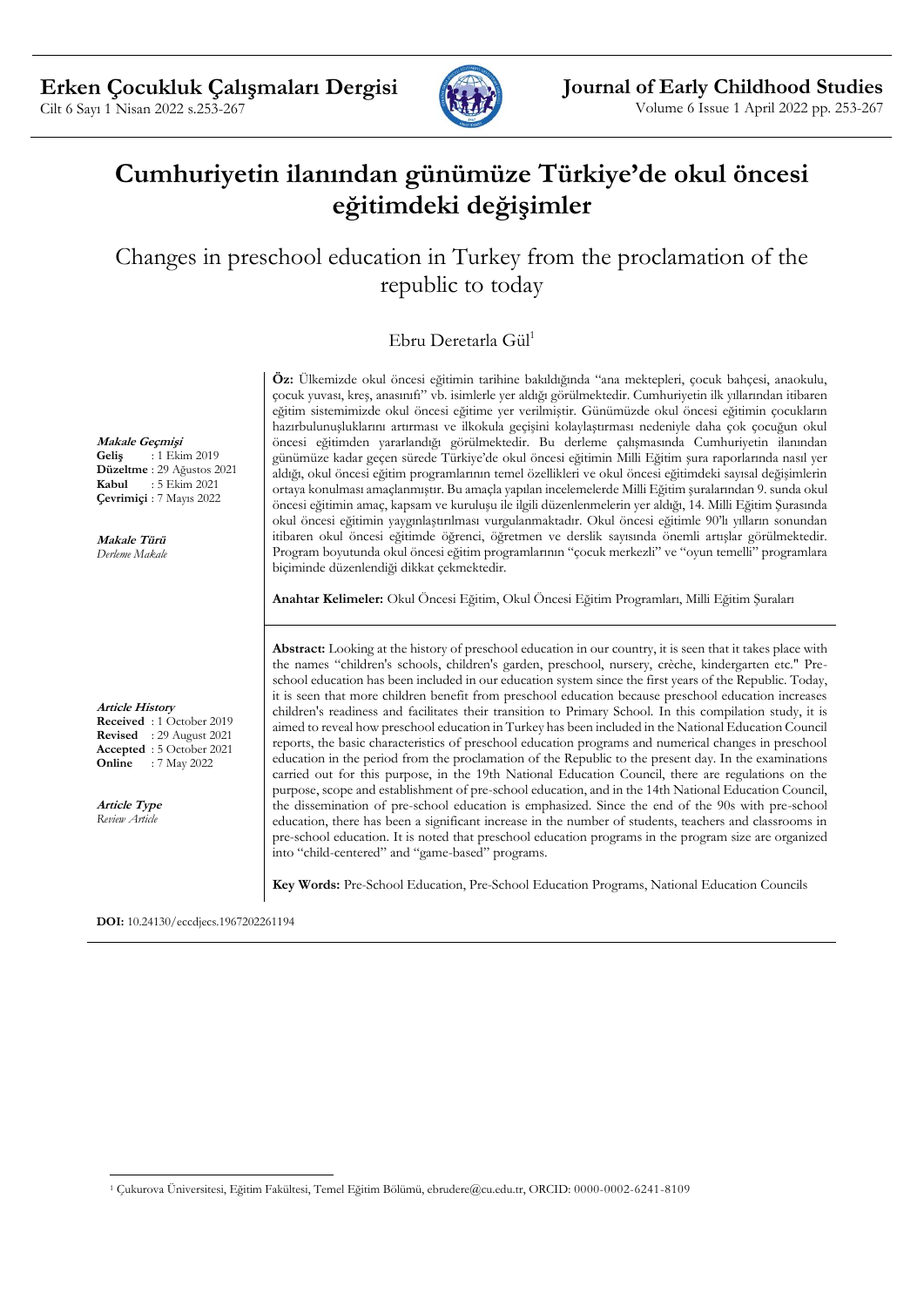#### **SUMMARY**

#### **Introduction**

During the first years of the Republic, there were approximately 80 kindergartens, which were founded together with a training school for kindergarten teachers. However, this training schools were closed down after a few years. The expansion of primary education became necessary in the 1930s. While kindergartens were asked to be opened by public and private organizations in the 1940s except for the Ministry. The "preschool education" was reintroduced by the law on Primary Education and education No. 222 in 1961. The objectives of pre-school education were defined in the Basic Law of National Education (no.1739). The "regulation on pre-school educational institutions" was published in 2004, and the principles related to the establishment, management, education, duties, and functioning of official and private pre-school educational institutions affiliated with the Ministry of National Education were regulated. The Ministry of Education re-structured the procedures and principles regarding the duties and functioning of public/private preschool education and primary education institutions in accordance with the general purpose and basic principles of Turkish National Education, and in consideration of the regulation on Pre-School Education and Primary Education Institutions in 2014 (Başaran, 1996; Şahin, 2005). New editions to this regulation have continued to be issued over the years.

#### **Pre-school Education in the National Education Curriculum**

The decisions taken at the 9<sup>th</sup> National Education Council indicate that the objectives and duties of preschool education were determined. It was stated that pre-school education services will also be offered through independent kindergartens in addition to the public kindergartens.

The regulations regarding pre-school education by the National Education Councils hint that priority was attached to the development of pre-school education programs and to the implementation of efforts to quantitatively increase the rate of schooling. While the focus since the works of the former Scientific Board (Heyet-i İlmiye) to the latest National Education Council remained primarily on improvements in the quantity of pre-school education, recent Council efforts have started to address improvements in the quality as well.

#### **Quantitative Developments in Pre-school Education**

The schooling rates in pre-school education were very low in the early years of the Republic, so that preschool educational institutions were closed in order to divert the financial resources to primary education in particular years. During such years when pre-school institutions were closed, significant decreases in the number of schools, students, and teachers were witnessed.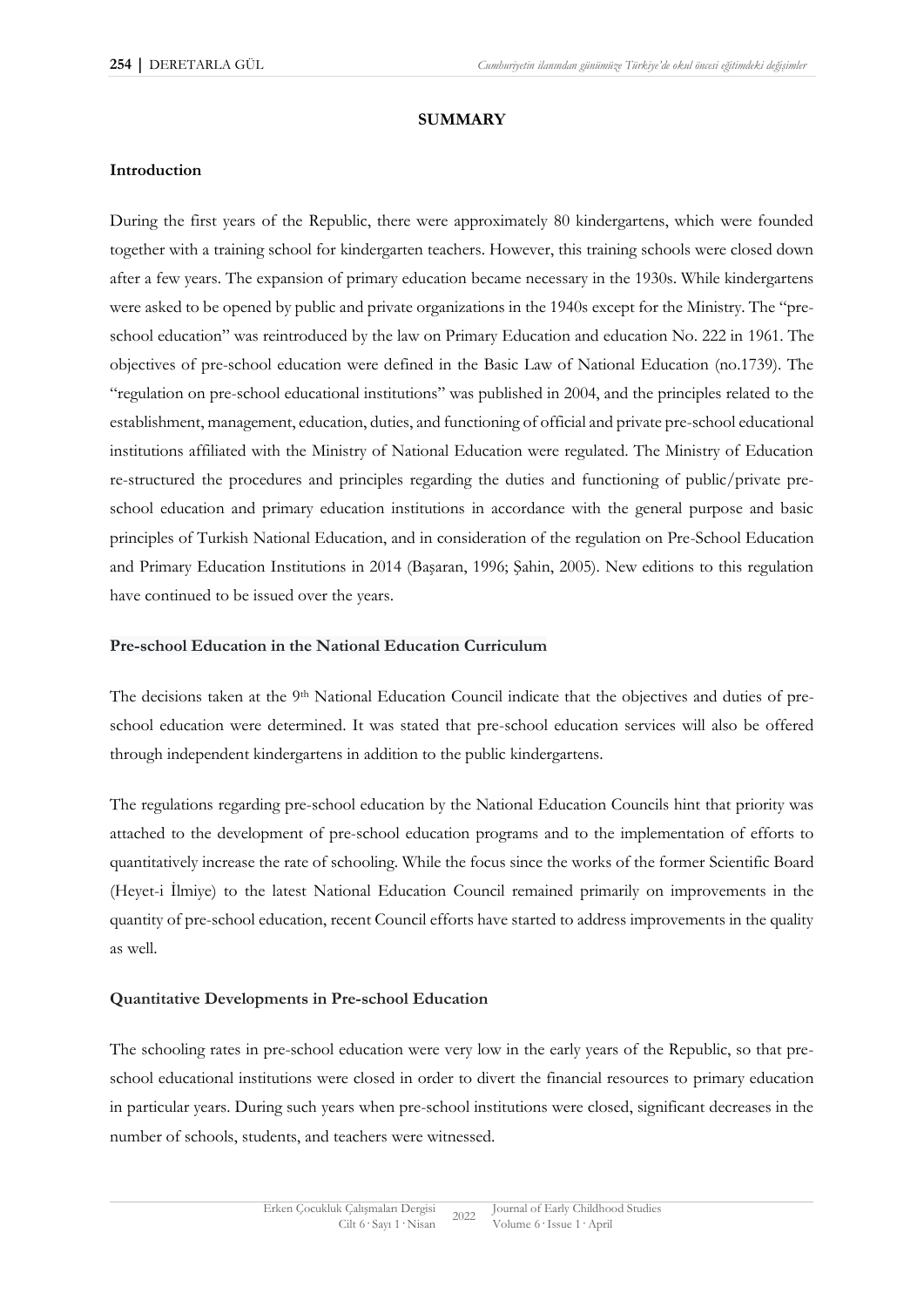The number of schools, students, and teachers in pre-school education has increased during the 1990s, and aggregated to 32,554 schools, 1,629,720 students, and 98,825 teachers by 2019-2020.

#### **Pre-school Programs**

In parallel with these quantitative developments in preschool education, programs on "nursery", "kindergarten", and "pre-school" were established in 1989, 1994, 2002, 2006, and 2013. Each program was structured in line with the needs and characteristics of its own period. A review of these five programs developed over almost 30 years reveal several similarities as well as differences in parallel with the emerging needs of children and the century.

The 1989-program prepared for implementation in pre-school education institutions affiliated to the "Ministry of National Education, Youth, and Sports" was created as a kindergarten and nursery program under the title of "pre-school education program". The "Créche program" was included in the program issued by the Ministry of Education in 1994, as the "kindergarten," and "nursery" programs were put into implementation to be experimented and developed. A change was made to the pre-school program in 2002, and it was organized as the "pre-school education program for 36-72 months-old children", while the créche program remained unchanged. In 2006, the age group was not changed, however, the previous program was revised and edited. A novel pre-school education program was issued and put into effect in 2013.It was seen that only some of the pre-school education programs included a "créche program". It was also observed that pre-school education institutions were affiliated to the "Ministry of National Education, Youth, and Sports" in 1989, while the name of the ministry was changed to the "Ministry of National Education" in the following years.

It was observed that cognitive development, language development, and social emotional development were included as areas of development in all pre-school education programs. "Self-care skills" have also been included in all programs since the 1994 pre-school program. Various areas of developments articulated under different designations such as "motor development, psychomotor development, physical development, and body and movement development" also draw attention within the programs.

#### **Conclusion**

The pre-school education in Turkey has evolved through highly significant stages over almost a century, from the proclamation of the Republic to the present day. Development of the pre-school education programs, the increase in the number of children benefiting from this education, and decisions regarding the pre-school education in the reports of the Ministry of National Education Council stand out as the key points in this context.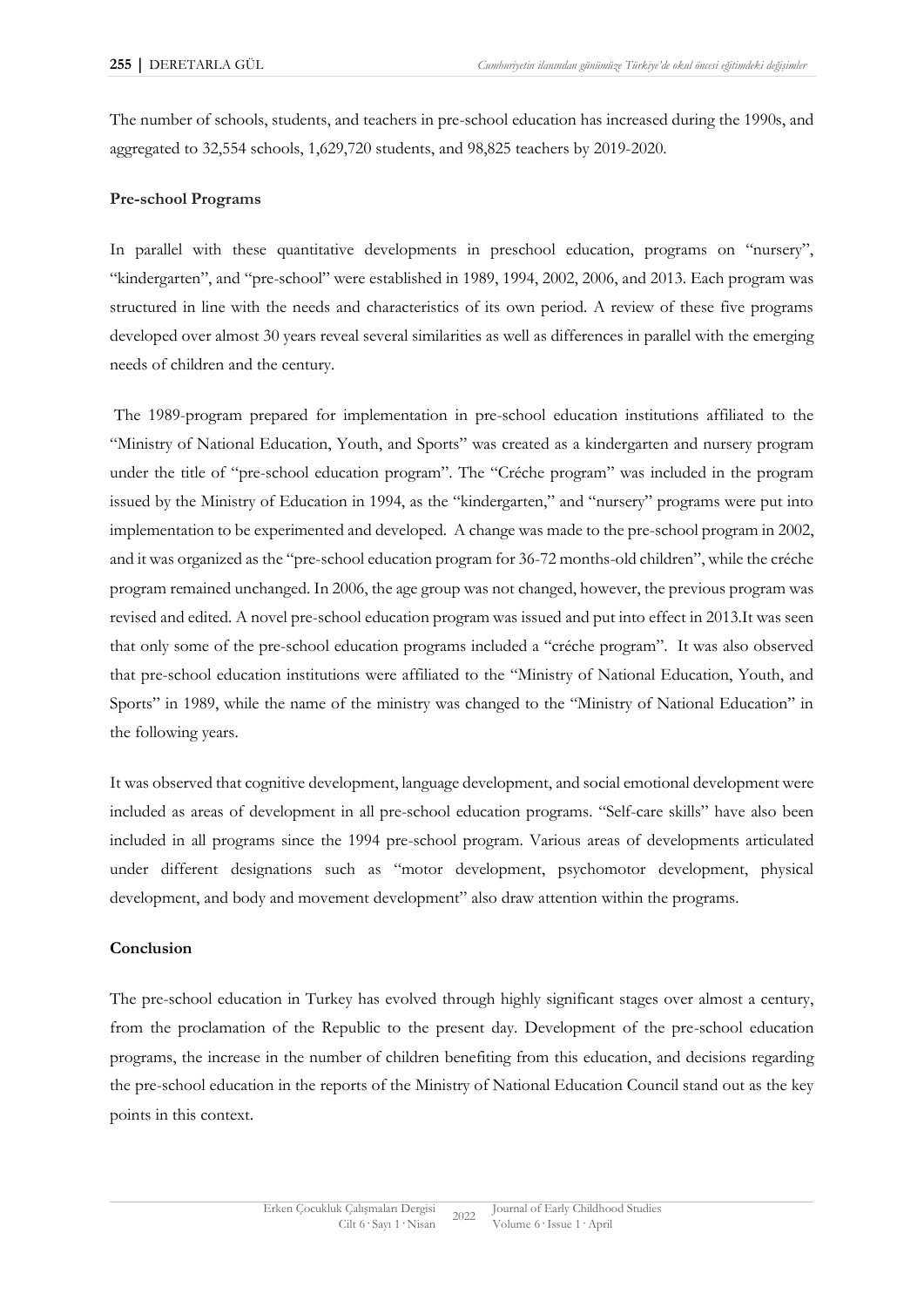It was observed that "child-centred" and "game-based" pre-school education programs have been designed over the years. The program contents reveal that the expressions in the target element vary in all program. Moreover, it can be asserted that the activity names have also been modified. Development areas of preschool programs have also been articulated in different terms in almost every program. It was found that the schooling rates in pre-school education has displayed a significant increase particularly among the 5 year-olds, and these rates has tended to follow an increasing pattern in other age groups, as well. Council reports of the Ministry of Education reveal that the decisions regarding the quantity and quality of preschool education were addressed in a more detailed manner in consideration of the necessities. All these developments are expected to contribute significantly to the increase in the quality of Turkish pre-school education as well as the emergence of opportunities for children to receive education in early childhood.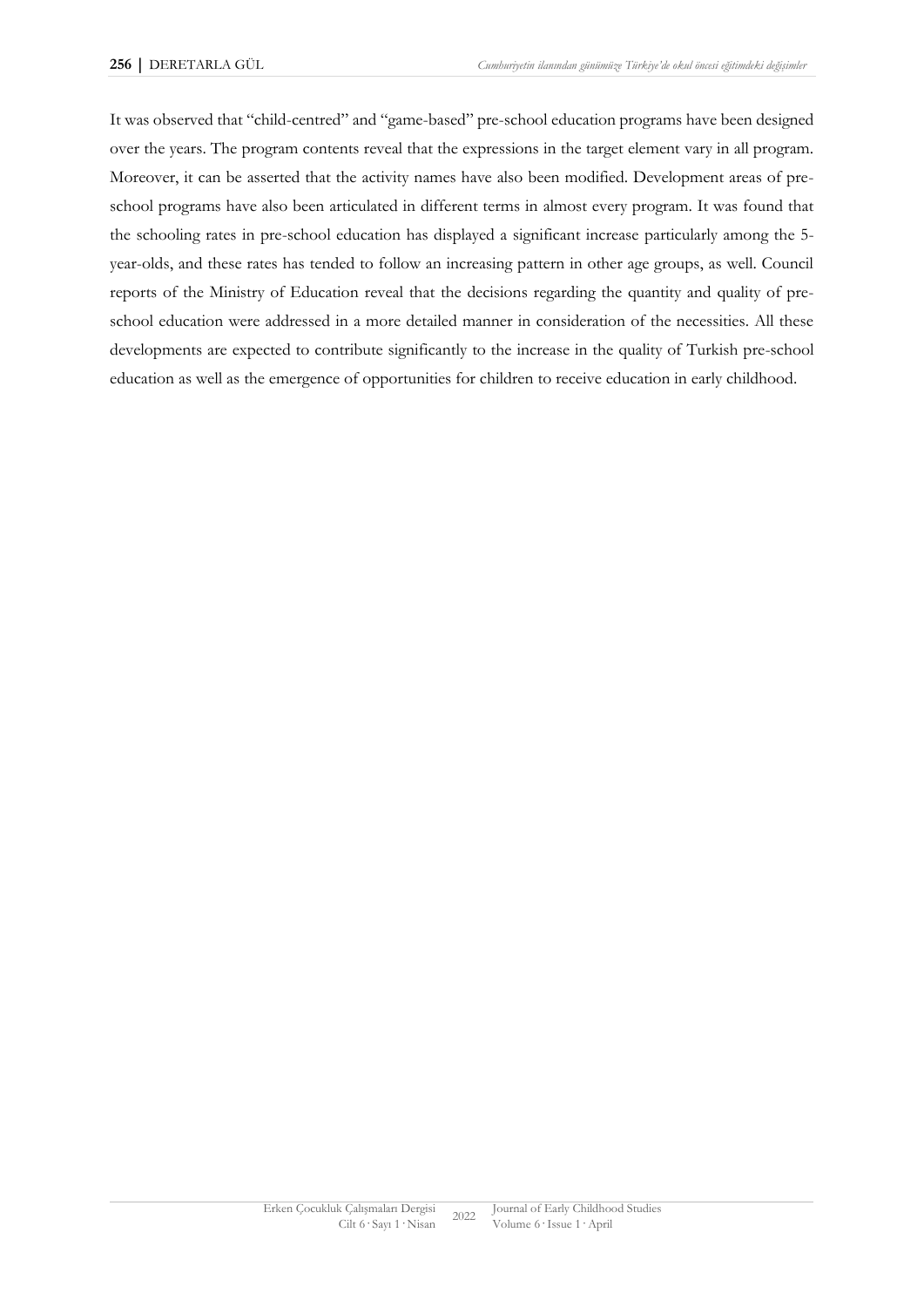## **GİRİŞ**

II. Meşrutiyetten (1908) daha önceki yıllarda ülkemizde anaokullarının kurulduğu, Balkan Savaşları (1912-1913) sonrasında "resmi anaokullarının" açıldığı bilinmektedir. Ancak, 25 Ekim 1925 ve 29 Ocak 1930 tarihlerinde çıkarılan tamimlerle anaokulu bütçelerinin ilköğretime kaydırılması kararı okullara bildirilerek illerde açılmış anaokulları kapatılmıştır (Ergin, 1977; Oktay, 1999).

Cumhuriyetin ilk yıllarında 80 civarında anaokulu ve anaokuluna öğretmen yetiştirmek için de bir okul açıldı (Gürüz, 2008). Bu okul birkaç yıl içinde kapatıldı. 1930'lu yıllarda ilköğretimin yaygınlaştırılması önem kazanırken, 1940'lı yıllarda anaokullarının Bakanlık dışında Kamu ve özel kuruluşlarca açılması istendi. 1961'de 222 sayılı İlköğretim ve Eğitim Kanunu ile "okul öncesi eğitim" yeniden gündeme getirildi. 1739 sayılı Milli Eğitim Temel Kanununda okul öncesi eğitimin amaçları belirlendi. 2004 yılında "Okul Öncesi Eğitim Kurumları Yönetmeliği" yayınlanarak, Millî Eğitim Bakanlığına bağlı resmî ve özel okul öncesi eğitim kurumlarının, kuruluş, yönetim, eğitim, görev ve işleyişi ile ilgili esasları düzenlendi. Milli Eğitim Bakanlığı 2014 yılında "Okul öncesi Eğitim ve İlköğretim Kurumları Yönetmeliğini" bir arada ele alarak resmi /özel, okul öncesi eğitim ve ilköğretim kurumlarının "Türk Millî Eğitiminin genel amaç ve temel ilkelerine uygun olarak görev ve işleyişi ile ilgili usul ve esasları" yeniden düzenledi (Başaran,1996; Şahin, 2005). Bu yönetmelikte de yıllar içerisinde yeni düzenlemeler yapılmaya devam edilmektedir.

Bu çalışmanın amacı okul öncesi eğitimle ilgili gelişmelerle niceliksel olarak okul, öğrenci ve öğretmen sayılarında artışla birlikte eğitim sistemimiz içerisinde okul öncesi eğitimin değişen yerini ortaya koymaktır. Milli Eğitim Şuralarında okul öncesi eğitimin yer almaya başlaması ile birlikte şura raporlarında okul öncesi eğitimden bahsedilmeye, okul öncesi eğitim hizmetinin nasıl sunulacağı ve eğitim programlarının hazırlanarak geliştirilmesinden söz edilmeye başlanmıştır. Bazı şuralarda alınan kararlarda kanunlar, yönetmelikler ve eğitim programları ile ilgili önemli kararlar yer almıştır. Tüm bu gelişmeler ışığında okul öncesi eğitim gelişmeye devam etmektedir. Bu çalışma ile okul öncesi eğitimdeki gelişmeye dikkat çekmek hedeflenmektedir.

## **MİLLİ EĞİTİM ŞURALARINDA OKUL ÖNCESİ EĞİTİM**

Milli Eğitim Bakanlığı ilk Millî Eğitim Şûrasını 1921 yılında "Maarif Kongresi" adıyla Ankara'da düzenlemiştir. Atatürk'ün bizzat açılışını yaptığı Millî Eğitim Şûrası; 1923, 1924 ve 1925 yıllarında toplanan Heyet-i İlmiye çalışmaları ile devam etmiştir. Millî Eğitim Şûraları adıyla ilk şura 1939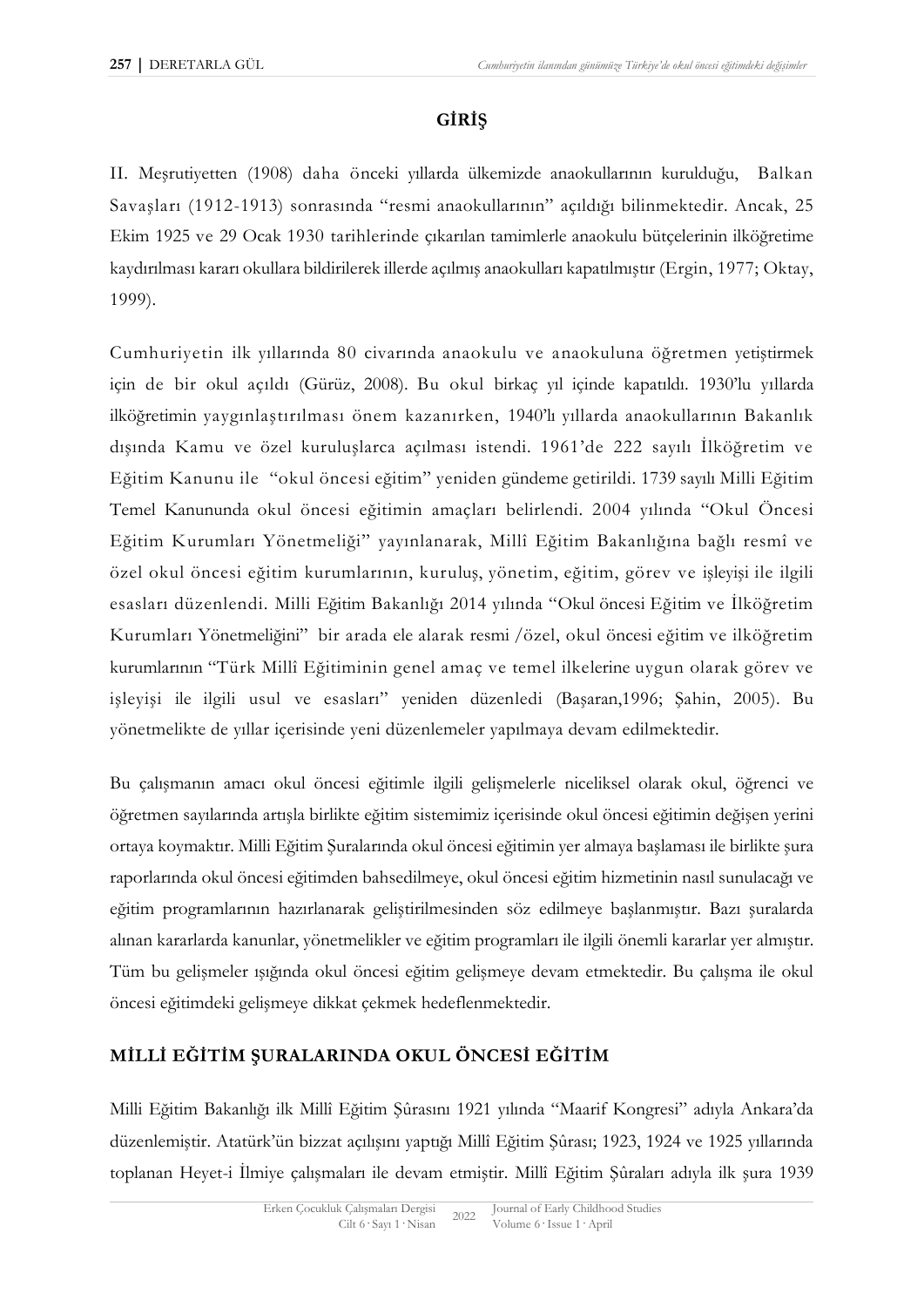yılında yapılmıştır. Daha sonraki yıllarda yapılan şuralar ve bu şuralarda okul öncesi eğitimle ilgili alınan bazı kararlar Tablo 1'de yer almaktadır.

| Şura                    | Yıl  | Kararlar                                                                                                                                                                                                                                                                                                                                                                                                                                                                                                                                                                                                                                                                                                                                                                            |
|-------------------------|------|-------------------------------------------------------------------------------------------------------------------------------------------------------------------------------------------------------------------------------------------------------------------------------------------------------------------------------------------------------------------------------------------------------------------------------------------------------------------------------------------------------------------------------------------------------------------------------------------------------------------------------------------------------------------------------------------------------------------------------------------------------------------------------------|
| 5. Milli Eğitim Şurası  | 1953 | Okul öncesi eğitim için hazırlanan program ve yönetmeliğin<br>incelenmesi şura gündeminde yer almıştır.                                                                                                                                                                                                                                                                                                                                                                                                                                                                                                                                                                                                                                                                             |
| 7. Milli Eğitim Şurası  | 1962 | 1961 tarih ve 222 sayılı İlköğretim Kanunun yürürlüğe girmiştir.<br>Kanununa göre 13 yönetmelikten biri olan "anaokulları ve ana<br>sınıfları yönetmeliği" yeniden düzenlenerek Talim Terbiye<br>Kurulunun incelemesine sunulmuştur.                                                                                                                                                                                                                                                                                                                                                                                                                                                                                                                                                |
| 9. Milli Eğitim Şurası  | 1974 | "Okul öncesi eğitimin amaç, kapsamı ve kuruluşu" ile ilgili<br>hükümlere yer verilmiştir.                                                                                                                                                                                                                                                                                                                                                                                                                                                                                                                                                                                                                                                                                           |
| 10. Milli Eğitim Şurası | 1981 | Okul öncesi eğitimin 0-5 yaş (0-60 ay) çocukların eğitimini<br>kapsaması, ileriki zamanlarda zorunlu bir eğitim seviyesi olması,<br>okul öncesi eğitim programı geliştirilmesi, çocukların gelişimini<br>izlemek için "öğrenci gelişim dosyaları" ve "izleme araçları"<br>geliştirilmesine karar verilmiştir.                                                                                                                                                                                                                                                                                                                                                                                                                                                                       |
| 12. Milli Eğitim Şurası | 1988 | Çocukların ilköğretime başlama yaşı 72 ay olarak belirlenmiş, alt<br>sınır 66 ay (velinin isteği üzerine) olmak üzere "okul<br>olgunluğu"na gelen çocukların da okula kaydının yapılmasına<br>karar verilmiştir.                                                                                                                                                                                                                                                                                                                                                                                                                                                                                                                                                                    |
| 14. Milli Eğitim Şurası | 1993 | Okul öncesi eğitimin geliştirilerek yaygınlaştırılması, Kalkınma<br>Planlarındaki hedeflere ulaşılmasının sağlanması hedeflenmiştir.                                                                                                                                                                                                                                                                                                                                                                                                                                                                                                                                                                                                                                                |
| 15. Milli Eğitim Şurası | 1996 | Okul öncesi eğitimin (5-6 yaş) ilköğretim bünyesine alınması<br>planlanmıştır.                                                                                                                                                                                                                                                                                                                                                                                                                                                                                                                                                                                                                                                                                                      |
| 17. Milli Eğitim Şurası | 2006 | 60-72 aylık çocukluk çağını kapsayan okul öncesi eğitim<br>zorunlu<br>hale<br>getirilmesi<br>için<br>döneminin<br>calismalara<br>başlanmasına karar verilmiştir.                                                                                                                                                                                                                                                                                                                                                                                                                                                                                                                                                                                                                    |
| 18. Milli Eğitim Şurası | 2010 | Bağımsız anaokullarının sayısının artırılarak anasınıflarının<br>kaldırılması veya ilköğretim okullarında anasınıfının kullanım<br>alanları ve diğer bölümlerin bu yaş grubu özelliklerine göre<br>düzenlenmesine karar verilmiştir.                                                                                                                                                                                                                                                                                                                                                                                                                                                                                                                                                |
| 19. Milli Eğitim Şurası | 2014 | Okul öncesi eğitim programının oyun temelli olması, değerler<br>eğitimine yer verilmesi; Okul öncesinden itibaren yetenek<br>gelişiminin izlenmesi; Okul öncesi ve ilkokulda kullanılan eğitim<br>aracı metinlerinde kendi kültürümüze ait literatüre (masal, hikâye,<br>fabl, șiir vb.) yer verilmesi; Okul öncesi eğitimde, öğretim<br>programlarının çocukların özgüven becerilerini ve birey olma<br>bilincini geliştirmeye dönük olması; Öğretim programlarında<br>düşünme<br>becerilerinin<br>geliştirilmesine<br>yönelik<br>yaratıcı<br>kazanımlara yer verilmesi;<br>Okul öncesi eğitimde uygun<br>enstrümanlarla Türk müziği çalışmalarına yer verilmesi;<br>Türkçenin doğru bir şekilde kazandırılması ve Okul öncesi<br>eğitimde tekli öğretime geçilmesi planlanmıştır. |

Tablo 1. Yıllara göre Milli Eğitim Şuraları ve Alınan Kararlar

Tüm Milli Eğitim Şuralarında okul öncesi eğitimle ilgili alınan kararlar incelendiğinde okul öncesi eğitim programlarının geliştirilmesine ve sayısal anlamda okullaşma oranının artırılması için çalışmaların yapılmasına öncelik verildiği görülmektedir. Heyet-i ilmiye çalışmalarından başlayarak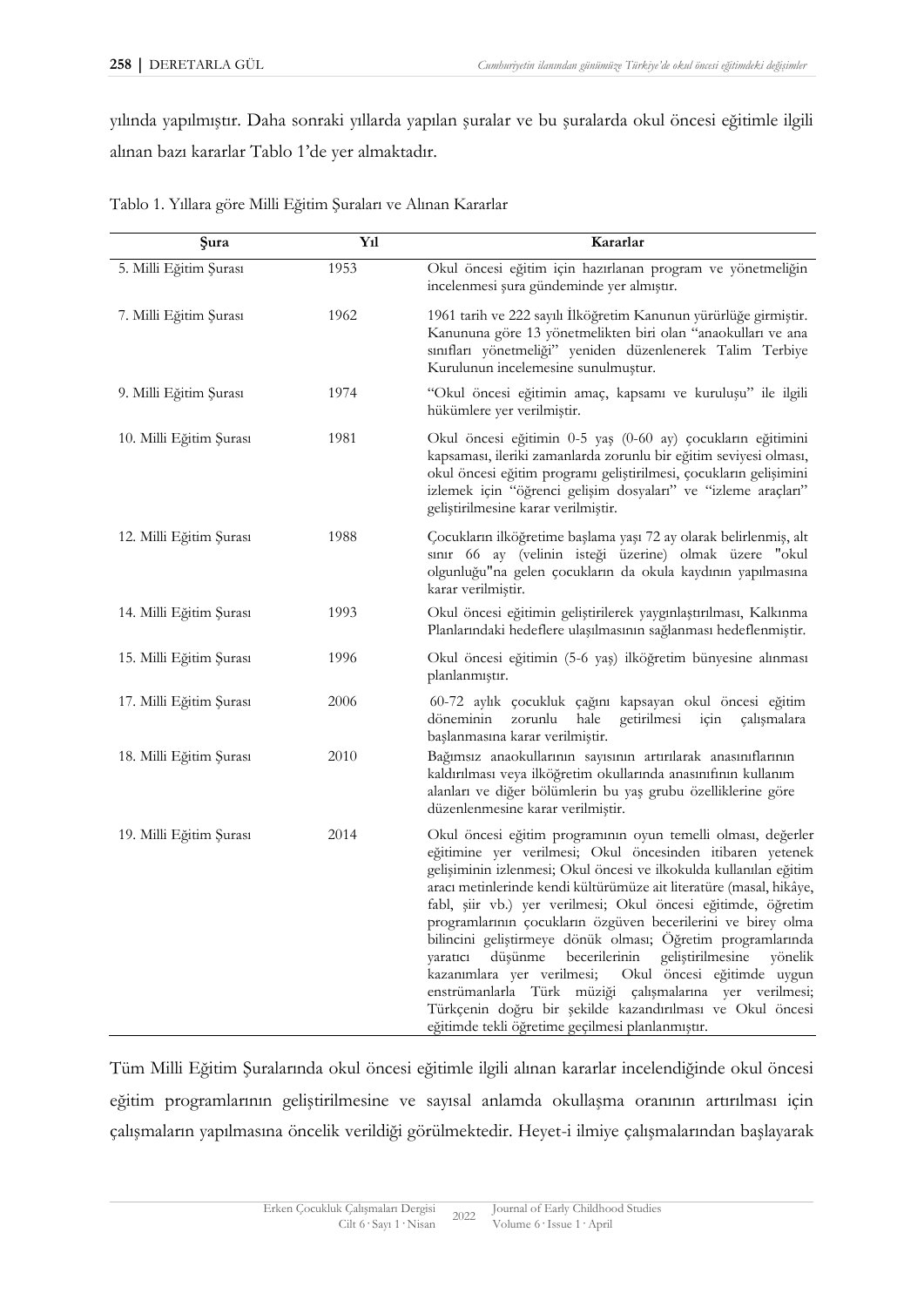Milli Eğitim şuralarının sonuncusuna kadar okul öncesi eğitimin önce niceliği ile ilgili iyileştirmeler son yıllardaki şuralarda da nitelikle ilgili iyileştirmelerden bahsedilmeye başlanmıştır.

## **OKUL ÖNCESİ EĞİTİMDE SAYISAL GELİŞMELER**

Okul öncesi eğitimde cumhuriyetin ilk yıllarında okullaşma oranlarının çok düşük olduğu görülmektedir. Bazı yıllarda da okul öncesi eğitim kurumlarının kapatıldığı ekonomik olarak kaynakların ilköğretime aktarıldığı dikkat çekmektedir. Okul öncesi eğitim kurumlarının kapandığı yıllarda okul, öğrenci ve öğretmen sayılarında belirgin düşüşler görülmektedir.

Okul öncesi eğitimde Cumhuriyetin ilanından günümüze kadar öğrenci, öğretmen ve okul sayıları Tablo 2 de verilmiştir.

| Öğretim Yılı | Okul   | Öğrenci   | <u>Öğretmen</u> |
|--------------|--------|-----------|-----------------|
| 1923-1924    | 80     | 5.880     | 136             |
| 1943-1944    | 49     | 1.604     | 63              |
| 1963-1964    | 146    | 4.767     | 180             |
| 1983-1984    | 2.784  | 78.981    | 4.414           |
| 1997-1998    | 7.532  | 181.450   | 10.186          |
| 1998-1999    | 7.976  | 207.319   | 11.825          |
| 1999-2000    | 8.571  | 213.944   | 15.696          |
| 2000-2001    | 9.249  | 258.706   | 16.563          |
| 2001-2002    | 9.643  | 289.066   | 18.149          |
| 2002-2003    | 11.314 | 320.038   | 18.921          |
| 2003-2004    | 13.285 | 344.741   | 17.511          |
| 2004-2005    | 15.978 | 434.771   | 22.152          |
| 2005-2006    | 18.539 | 550.146   | 20.910          |
| 2006-2007    | 20.675 | 640.849   | 24.775          |
| 2007-2008    | 22.506 | 701.762   | 25.901          |
| 2008-2009    | 23.653 | 804.765   | 29.342          |
| 2009-2010    | 26.681 | 980.654   | 42.716          |
| 2010-2011    | 27.606 | 1.115.818 | 48.330          |
| 2011-2012    | 28.625 | 1.169.556 | 55.883          |
| 2012-2013    | 27.197 | 1.077.933 | 62.933          |
| 2013-2014    | 26.698 | 1.059.495 | 63.327          |
| 2014-2015    | 26.972 | 1.156.661 | 68.038          |
| 2015-2016    | 27.793 | 1.209.106 | 72.228          |
| 2016-2017    | 29.293 | 1.326.123 | 77.109          |
| 2017-2018    | 29.293 | 1.501.088 | 84.257          |
| 2018-2019    | 31.813 | 1.564.813 | 93.302          |
| 2019-2020    | 32554  | 1.629.720 | 98.825          |

Tablo 2. 1923-2020 Yılları Arasında Okul Öncesi Eğitimde Sayısal Gelişmeler

Kaynak: Milli Eğitim Bakanlığı (2020). Milli Eğitim İstatistikleri, Örgün Eğitim 2019-2020, <http://sgb.meb.gov.tr/www/resmi-istatistikler/icerik/64> adresinden edinilmiştir.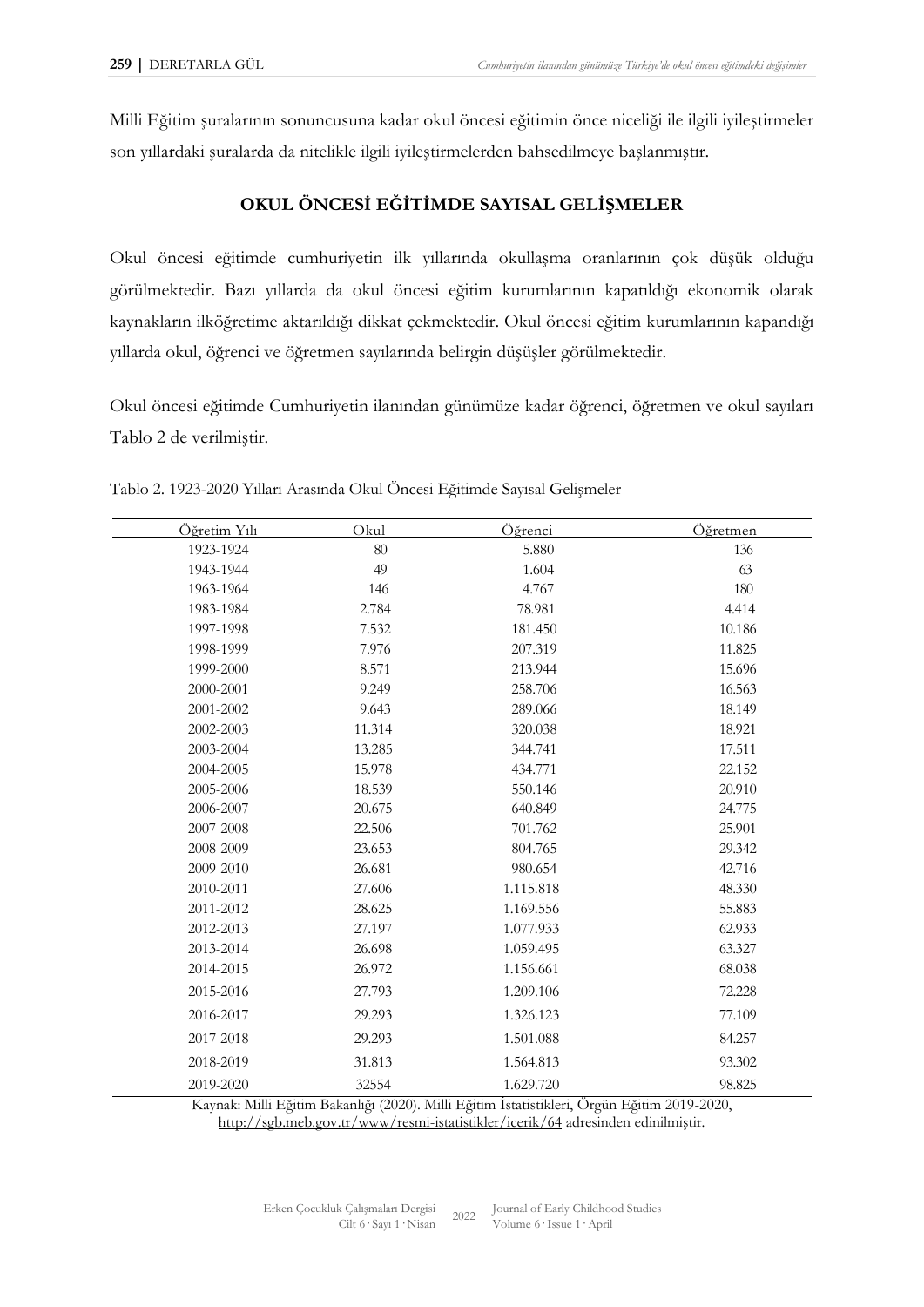Tablo 2'e bakıldığında Cumhuriyetin ilan edildiği 1923-1924 yıllarında 80 okulda 5880 öğrenci ve 136 öğretmenle okul öncesi eğitim yapılmaktaydı. 1943-44 yılları arasında okul, öğretmen ve öğrenci sayılarında gözle görülür bir düşüş yaşandığı görülmektedir. Bu tarihlere kadar geçen sürede önceliğin ilköğretime verilmesinin, açılan bazı okul öncesi eğitim kurumlarının kapatılmasının etkili olduğu söylenebilir. 1963-1964 yıllarına gelindiğinde okul sayısında (146) ve öğretmen sayısında (180) artış olduğu ancak öğrenci sayısının (4767) 1923-24 öğretim yılından daha az olduğu görülmektedir. 1990'lı yıllarla birlikte okul öncesi eğitimde okul, öğrenci ve öğretmen sayıları artmış, 2019-2020 yıllarına gelindiğinde 32.554 okul, 1.629.720 öğrenci ve 98.825 öğretmen sayısına ulaşılmıştır.

|  |  | Tablo 3. Okul Öncesi Eğitimde 2012-2020 Yılları Arasında Yaş Gruplarına Göre Okullaşma Oranları |  |  |  |  |
|--|--|-------------------------------------------------------------------------------------------------|--|--|--|--|
|  |  |                                                                                                 |  |  |  |  |
|  |  |                                                                                                 |  |  |  |  |
|  |  |                                                                                                 |  |  |  |  |

| Okullaşma oranı | $3-5$ yaş | $4-5$ yaş | 5 yaş |
|-----------------|-----------|-----------|-------|
| 2012-2013       | 26.93     | 37.36     | 39.72 |
| 2013-2014       | 27.71     | 37.46     | 42.54 |
| 2014-2015       | 32.68     | 41.57     | 53.78 |
| 2015-2016       | 33.26     | 42.96     | 55.48 |
| 2016-2017       | 35.52     | 45.70     | 58.79 |
| 2017-2018       | 38.52     | 50.42     | 66.88 |
| 2018-2019       | 39.11     | 50.79     | 68.30 |
| 2019-2020       | 41.78     | 52.41     | 71.22 |

Kaynak: Milli Eğitim Bakanlığı (2020). Milli Eğitim İstatistikleri, Örgün Eğitim 2019-2020, <http://sgb.meb.gov.tr/www/resmi-istatistikler/icerik/64> adresinden edinilmiştir.

Okul öncesinde 2012 yılından bu yana 3-5, 4-5 ve 5 yaş gruplarının tümünde her yıl artış olduğu görülmektedir. Özellikle okula başlamadan önceki yılda (5 yaş) okullaşma oranının 2019-2020 eğitim öğretim yılında %71.22 ile tüm yaş gruplarından daha yüksek olduğu ifade edilebilir.

Tablo 4. Okul Öncesi Eğitimde 2015-2020 Yılları Arasında Yaş ve Cinsiyete Göre Okullaşma Oranları

| Okullasma orani        | 3 yaş            |                | 4 yaş            |                |                  | 5 yaş                      |
|------------------------|------------------|----------------|------------------|----------------|------------------|----------------------------|
|                        | K <sub>1</sub> z | Erkek          | K <sub>1</sub> z | Erkek          | K <sub>1</sub> z | Erkek                      |
| 2015-2016              | 11.81            | 11.67          | 33.50            | 33.62          |                  | 66.91 67.42                |
| 2016-2017              | 12.48            | 12.48          | 36.17            | 36.13          |                  | 70.02 70.81                |
| 2017-2018<br>2018-2019 | 12.31<br>12.39   | 12.43<br>12.42 | 38.11<br>38.10   | 38.11<br>38.02 |                  | 74.79 75.48<br>74.78 75.54 |
| 2019-2020              | 13.21            | 13.39          | 33.42            | 33.42          |                  | 74.71 75.46                |

Kaynak: Milli Eğitim Bakanlığı (2020). Milli Eğitim İstatistikleri, Örgün Eğitim 2019-2020, <http://sgb.meb.gov.tr/www/resmi-istatistikler/icerik/64> adresinden edinilmiştir.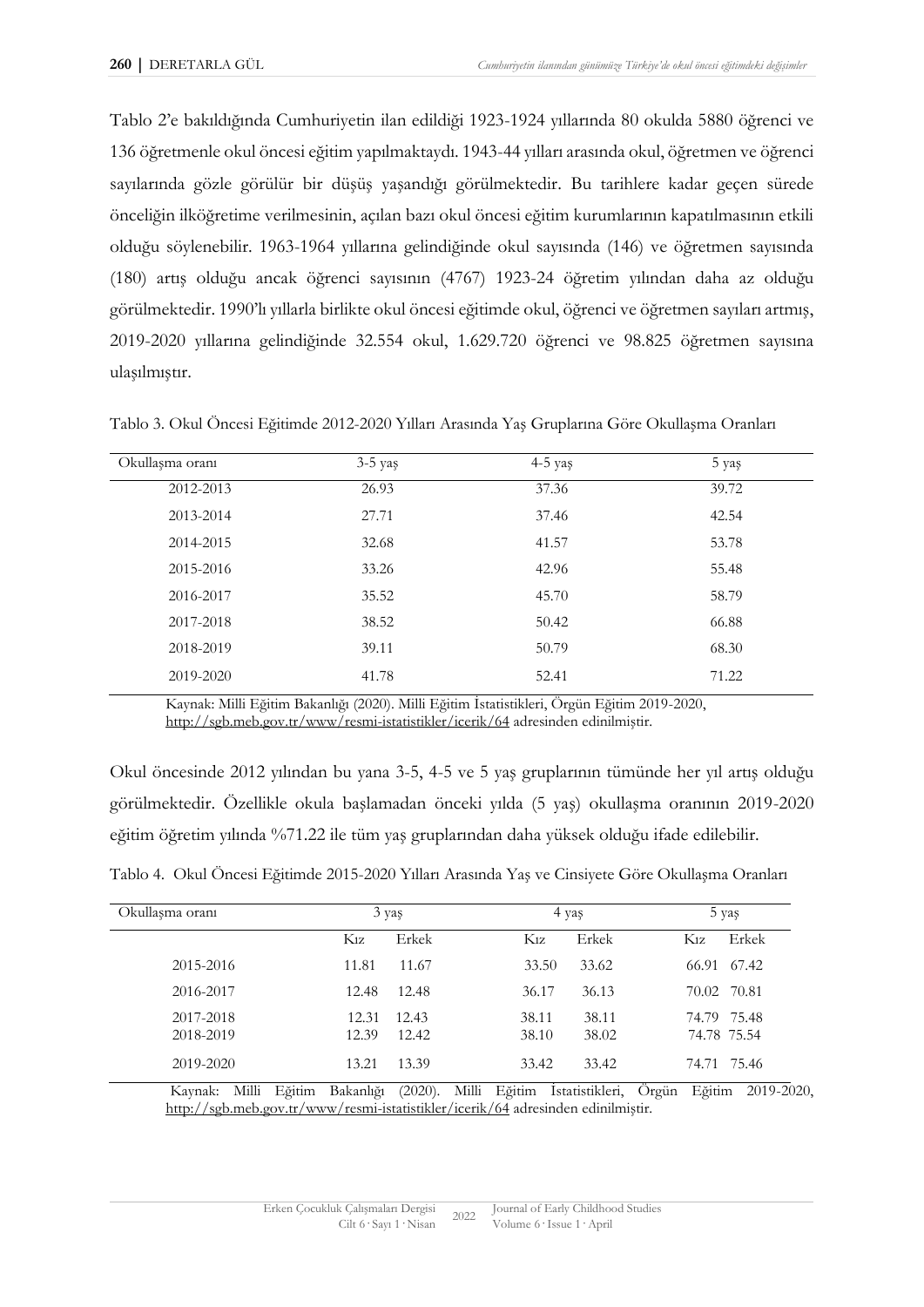Yaşlara göre her yaş grubu ayrı ayrı değerlendirildiğinde 2017-2020 yılları arasında en az okullaşmanın 3 yaş grubunda (%11.81/%11.67), en fazla okullaşmanın da 5 yaş da (%75.78/ %75.54) olduğu görülmektedir. Tüm yaş gruplarında cinsiyet açısından okullaşma oranlarında farklılık olmadığı söylenebilir. İlköğretime 1. sınıfa başlamadan önceki yılda (5 yaş) kız ve erkek çocuklarda okullaşma oranının yüksek olmasının okula hazırbulunuşluğu artırması açısından önemli olduğu düşünülmektedir.

## **OKUL ÖNCESİ EĞİTİM PROGRAMLARI**

Türkiye'de okul öncesi eğitimin önemi özellikle 1960'lı yıllardan sonra artmaya başlamıştır. Okul öncesi eğitimle ilgili düzenlemeler yapılmış ve ulusal düzeyde bir okul öncesi eğitim programı hazırlanması için çalışmalara başlanmıştır. Genel olarak eğitimde ilk programların "müfredat program" şeklinde olduğu ve 1950'lerden sonra daha kapsamlı eğitim programı anlayışının oluşmaya başladığı görülmektedir. Milli Eğitim Bakanlığı tarafından ilköğretim programları üzerinde bir dizi çalışmalar yapılarak taslak program oluşturulmuş ve uygulanmıştır. Ancak çalışmaların devamlılığı sağlanamamış ve elde edilen sonuçlar sisteme yansıtılamamıştır (Demirel, 1992; Varış, 1988).

1960'lı yıllarda program geliştirme çalışmaları yoğunlaşmıştır. 1962 yılında toplanan Yedinci Milli Eğitim Şurası sonrasında bir program taslağı hazırlanmış, çalışmalar ve uygulamalar yapılmıştır. 1968-1969 öğretim yılında bu program uygulamaya konulmuştur. Bu program uygulamaları izlenmiş, aksaklıklar üzerinde gerekli önlemler alınmış ancak çalışmalarda devamlılık sağlanamamıştır. 1980'li yıllarda program geliştirme çalışmaları tekrar önem kazanmıştır. 1984 yılında bir program modeli oluşturularak çalışmalara başlanmıştır. Program amaç, davranış, işleyiş ve değerlendirme boyutlarında programların derslere göre hazırlanması istenmiştir (Demirel, 1992).

Eğitim programlarında yapılan bu çalışmalar sonucunda okul öncesi eğitimde 1989, 1994, 2002, 2006 ve 2013 yıllarında kreş, anasınıfı ve anaokulu programları oluşturulmuştur. Her program içinde bulunan dönemin ihtiyaç ve özelliklerine göre şekillenmiştir. Yaklaşık 30 yıl içerisinde oluşturulan bu beş programa bakıldığında bazı noktalarda benzerlikler bazı noktalarda çocukların ve çağın ihtiyaçları ile paralel olarak bazı farklılıklar olduğu göze çarpmaktadır.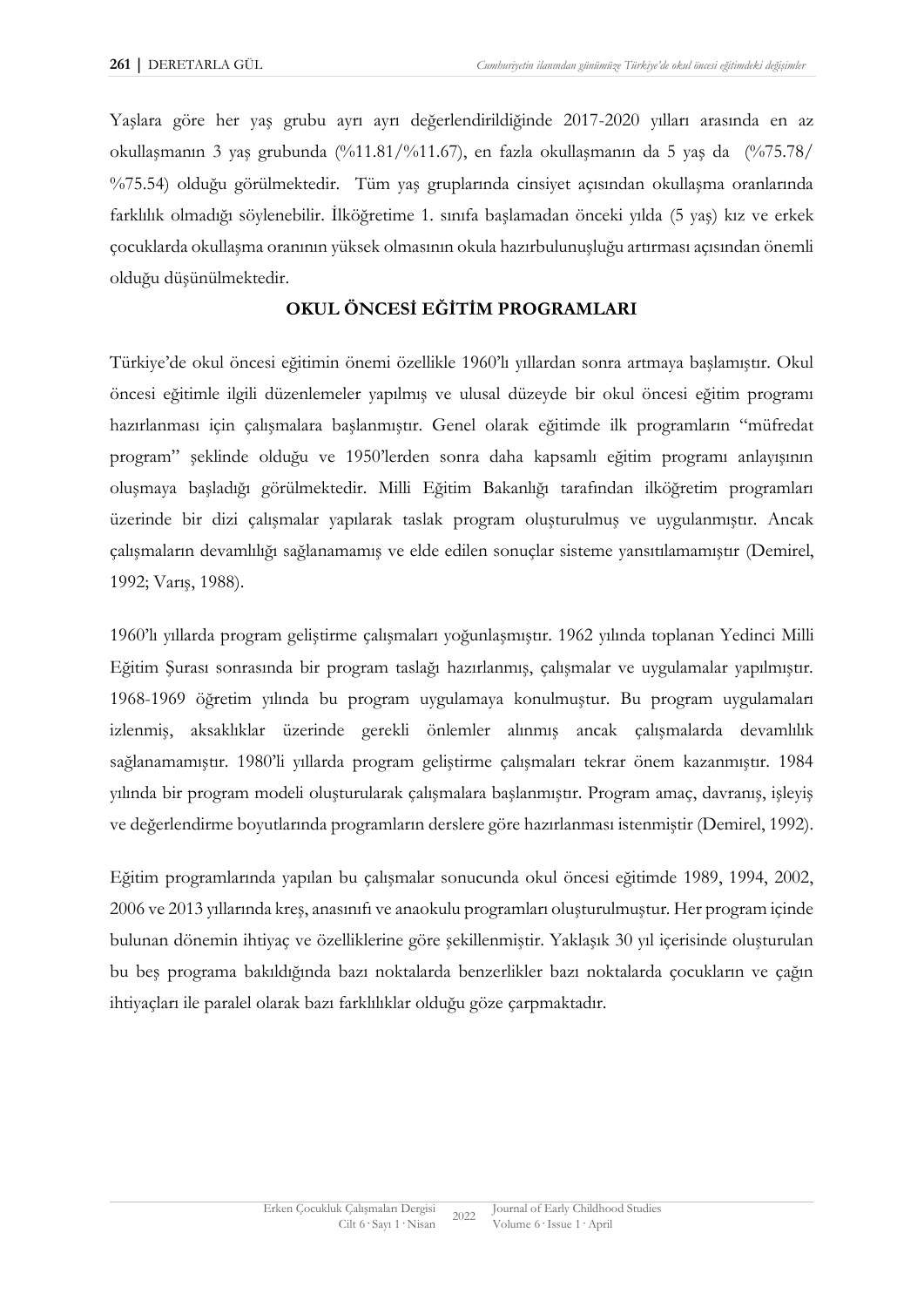| Tarih | Yaş          | Okul türü /Yaş                              | Bağlı olduğu    | Program Adı                               |
|-------|--------------|---------------------------------------------|-----------------|-------------------------------------------|
|       | gurubu       |                                             | kurum           |                                           |
|       | $4-5$ yas    | Anaokulu(37-60 ay)                          | Milli Eğitim    | Okul öncesi eğitim programı               |
| 1989  |              | Anasınıfı $(48-60 \text{ av})$              | Gençlik ve Spor |                                           |
|       |              |                                             | Bakanlığı       |                                           |
| 1994  | $0-72$ ay    | Kres $(0-36 \text{ ay})$ $(0-3 \text{ ya})$ | Milli Eğitim    | Kres programi                             |
|       |              | Anaokulu(37-60 ay) (4-                      | Bakanlığı       | Anasınıfı programı                        |
|       |              | $5 \text{ yas}$                             |                 | Anaokulu programı                         |
|       |              | Anasınıfı (61-72 ay) (6                     |                 |                                           |
|       |              | yaş)                                        |                 |                                           |
| 2002  | $36 - 72$ ay | Okul öncesi eğitim                          | Milli Eğitim    | Kreş programı (1994 programındaki haliyle |
|       |              | programı (36-72 ay)                         | Bakanlığı       | aynen birakılmıştır)                      |
|       |              |                                             |                 | Okul Öncesi Eğitim Programı (36-72 aylık  |
|       |              |                                             |                 | cocuklar için)                            |
| 2006  | 36-72 ay     | Okul öncesi eğitim                          | Milli Eğitim    | Okul Öncesi Eğitim Programı (36-72 aylık  |
|       |              | programı (36-72 ay)                         | Bakanlığı       | cocuklar için)                            |
| 2013  | $36 - 72$ ay | Okul öncesi eğitim                          | Milli Eğitim    | Okul Öncesi Eğitim Programı               |
|       |              | programı (36-72 ay)                         | Bakanlığı       |                                           |

|  |  |  | Tablo 5. Okul Öncesi Eğitim 1989,1994, 2002, 2006 ve 2013 Programları ve Genel Özellikleri |  |
|--|--|--|--------------------------------------------------------------------------------------------|--|
|  |  |  |                                                                                            |  |
|  |  |  |                                                                                            |  |
|  |  |  |                                                                                            |  |

Okul öncesi eğitim programlarına bakıldığında; "Milli Eğitim Gençlik ve Spor Bakanlığı" na bağlı olan okul öncesi eğitim kurumlarında uygulanmak üzere hazırlanan 1989 programının "Okul öncesi eğitim programı" adıyla anaokulu ve anasınıfı programı olarak oluşturulduğu görülmektedir. "Milli Eğitim Bakanlığı"' 1994 yılında oluşturan programa "Kreş programını" dahil ederek "anaokulu" ve "anasınıfı" programlarını da denenip geliştirilmek üzere programı uygulamaya başlamıştır. 2002 yılında okul öncesi programında bir değişiklik yapılmıştır. "36-72 Aylık Çocuklar için Okul Öncesi Eğitim Programı" olarak düzenlenmiştir. Daha önceki kreş programı bir önceki programdaki haliyle aynen bırakılmıştır. 2006 yılından yayınlanan programda yaş grubu değişmemiş "36-72 aylık çocuklar için okul öncesi eğitim programı" yeniden gözden geçirilerek düzenlenmiştir. 2006 yılında uygulanmaya başlanan program tekrar gözden geçirilip değerlendirilerek 2013 yılında okul öncesi eğitim programı uygulamaya konulmuştur. 1989 yılından itibaren hazırlanan okul öncesi eğitim programlarına bakıldığında okul öncesi eğitim kurumlarının bağlı olduğu bakanlığının önceleri "Milli Eğitim Gençlik ve Spor Bakanlığı" daha sonraları "Milli Eğitim Bakanlığı" olarak isminin değiştiği görülmektedir. Okul öncesi eğitim programlarında bazı yıllarda "kreş programının" olduğu, ayrıca son dönemlerde hazırlanan programlarda yaş aralığının "36-72 aylık çocuklar için okul öncesi eğitim programları" olarak ifade edildiği görülmektedir.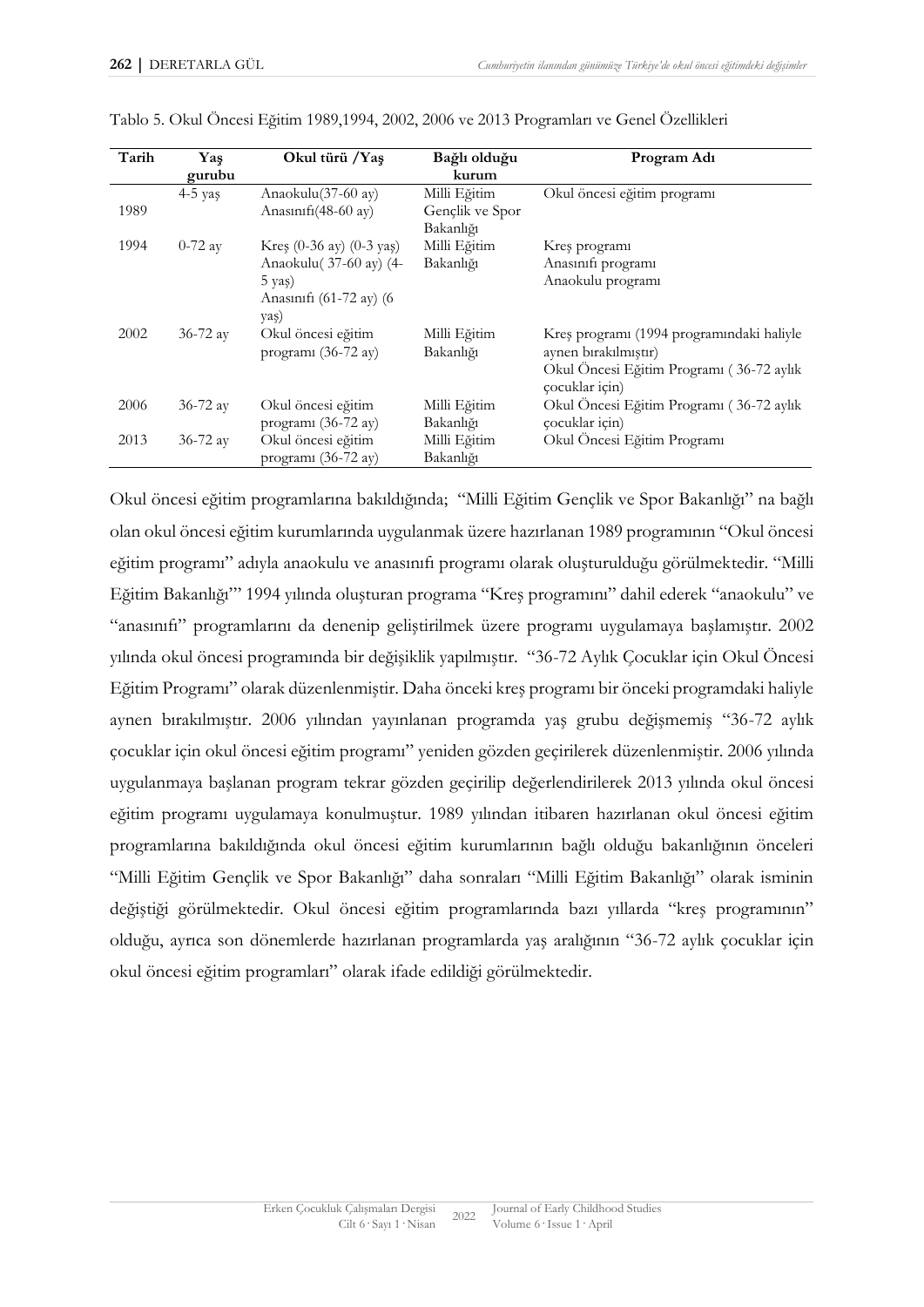| 1989 Programi | 1. Beden ve hareket gelişimi               | 3. Zihin gelişimi           |  |
|---------------|--------------------------------------------|-----------------------------|--|
|               | 2. Sosyal ve duygusal gelişim              | 4. Dil gelişimi             |  |
| 1994 Programi | <b>Kres</b>                                | Anaokulu                    |  |
|               | 1. Bilişsel gelişim                        | 1. Bilişsel gelişim         |  |
|               | 2. Dil gelişimi                            | 2. Sosyal -duygusal gelişim |  |
|               | 3. Sosyal- duygusal gelişim                | 3. Psikomotor gelişim       |  |
|               | 4. Özbakım                                 |                             |  |
|               | 5. Fiziksel gelişim                        |                             |  |
|               | Anasınıfı                                  |                             |  |
|               | Kendisinin farkında olmanın gelişimi<br>1. |                             |  |
|               | 2.<br>Psikomotor becerilerin gelişimi      |                             |  |
|               | 3.<br>Özbakım becerilerinin gelişimi       |                             |  |
|               | Duygusal özelliklerin gelişimi<br>4.       |                             |  |
|               | 5.<br>Sosyal becerilerin gelişimi          |                             |  |
|               | Bilişsel becerilerin gelişimi<br>6.        |                             |  |
|               | 7.<br>Dil becerilerinin gelişimi           |                             |  |
|               | Estetik ve yaratıcılığın gelişimi<br>8.    |                             |  |
| 2002 Programi | 1. Psikomotor gelişim                      | 4. Bilişsel gelişim         |  |
|               | 2. Özbakım becerileri                      | 5. Dil gelişimi             |  |
|               | 3. Sosyal duygusal gelişim                 |                             |  |
| 2006 Programi | 1. Psikomotor alan                         | 4. Bilişsel alan            |  |
|               | 2. Sosyal duygusal alan                    | 5. Özbakım becerileri       |  |
|               | 3. Dil alanı                               |                             |  |
| 2013Programi  | 1. Bilişsel gelişim                        | 4. Motor gelişim            |  |
|               | 2. Dil gelişimi                            | 5. Özbakım becerileri       |  |
|               | 3. Sosyal ve duygusal gelişim              |                             |  |

Tablo 6. Okul Öncesi Eğitim Programlarının Gelişim Alanlarına Göre Dağılımı

Tablo 6'de okul öncesi eğitim programlarında yer alan gelişim alanlarına bakıldığında bilişsel gelişim, dil gelişimi ve sosyal duygusal gelişimin tüm programlarda gelişim alanı olarak yer aldığı görülmektedir. Özbakım becerileri de 1994 okul öncesi programından itibaren tüm programlarda yer almaktadır. "Motor gelişim, psikomotor gelişim, fiziksel gelişim, beden ve hareket gelişimi" gibi farklı adlarla ifade edilen gelişim alanları da programlarda dikkat çekmektedir.

| 1989 Programi              | 1994 Programi              | 2002 Programi                                        | 2006<br>Programi   | 2013 Programi       |
|----------------------------|----------------------------|------------------------------------------------------|--------------------|---------------------|
| Amac -Davranis             | Hedef-Hedef<br>Davranis    | Hedef- Kazanılması<br><b>Beklenen</b><br>Davranıslar | Amac-<br>Kazanım   | Kazanım-Gösterge    |
| Etkinlik Adları            |                            |                                                      |                    |                     |
| Serbest zaman              | Serbest zaman              | Serbest zaman                                        | Serbest<br>zaman   | Güne baslama zamanı |
| Türkçe dil<br>faaliyetleri | Türkçe dil<br>faaliyetleri | Türkçe dil<br>etkinlikleri                           | Türkçe             | Türkçe              |
| Oyun faaliyetleri          | Oyun faaliyetleri          | Oyun etkinlikleri                                    | Oyun ve<br>hareket | Oyun<br>Hareket     |
| Müzik faaliyetleri         | Müzik faaliyetleri         | Müzik etkinlikleri                                   | Müzik              | Müzik               |

Tablo 7. Okul Öncesi Eğitim Programının Bazı Öğeleri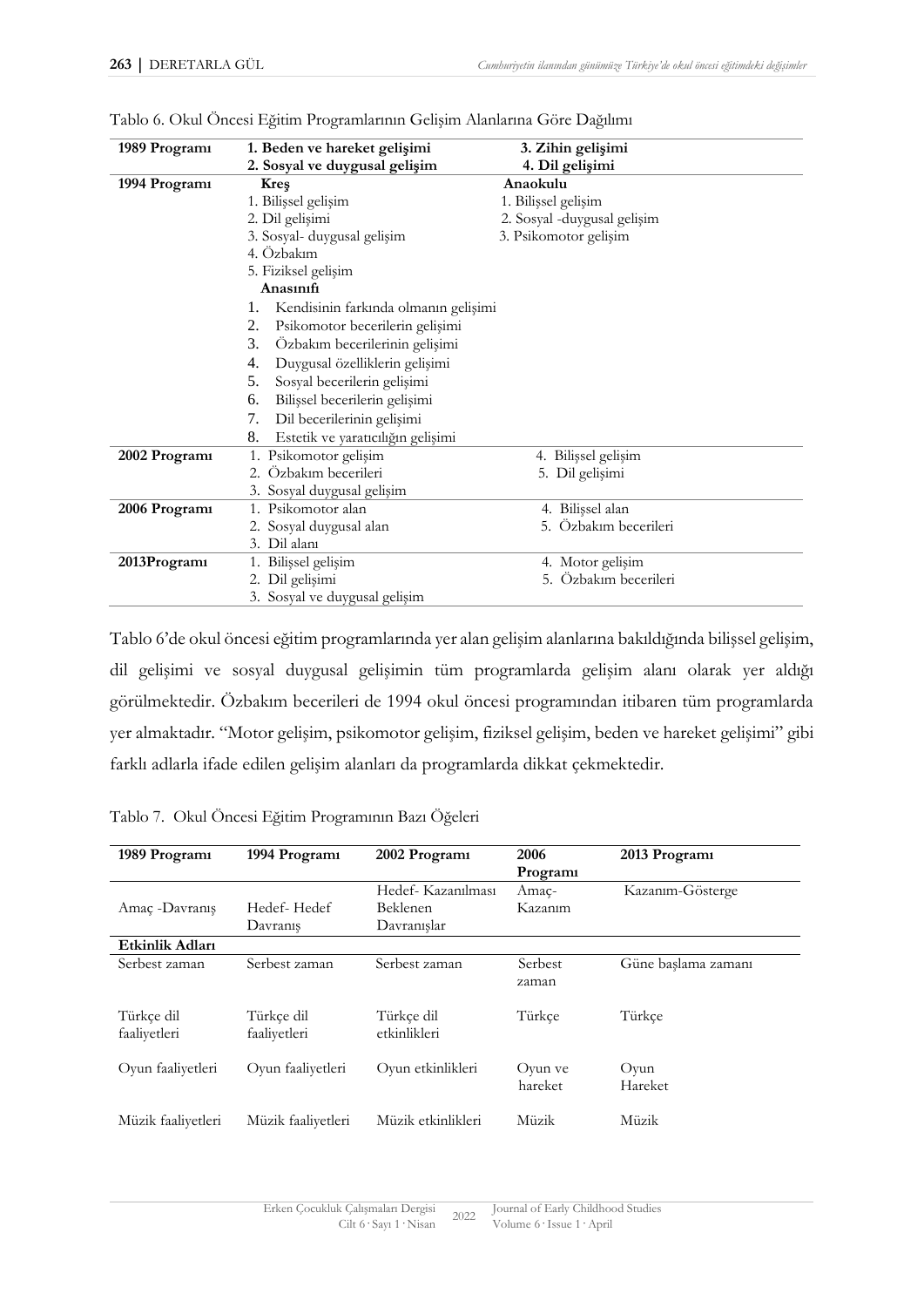| Okuma yazmaya<br>hazırlık çalışmaları | Okuma yazmaya<br>hazırlık çalışmaları | Okuma yazmaya<br>hazırlık etkinlikleri | Okuma ve<br>yazmaya<br>hazırlık<br>çalışmaları | Okuma yazmaya hazırlık |
|---------------------------------------|---------------------------------------|----------------------------------------|------------------------------------------------|------------------------|
| Fen ve tabiat<br>calısmaları          | Fen ve doğa<br>çalışmaları            | Fen ve doğa<br>etkinlikleri            | Fen ve<br>matematik                            | Fen.<br>Matematik      |
|                                       | Sanat etkinlikleri                    | Sanat etkinlikleri                     | Sanat                                          | Sanat                  |
|                                       |                                       | Drama etkinlikleri                     | Drama                                          | Drama                  |
|                                       |                                       |                                        | Alan gezileri                                  | Alan gezileri          |
|                                       |                                       |                                        |                                                |                        |

Tablo 7 incelendiğinde, okul öncesi eğitim programının hedef öğesinin "amaç /davranış" ifadesinden " kazanım /gösterge" ifadesine dönüştüğü görülmektedir. Her program değişikliği ile birlikte hedef öğesinde ifadelerde değişikliğe yer verilmiştir. Etkinlik adlarına bakıldığında " faaliyet" kelimesinin 2002 okul öncesi eğitim programından itibaren "etkinlik" olarak kullanılmaya başlandığı söylenebilir. Bazı etkinliklerin isimlerinde değişiklik yapılırken ( " Türkçe dil etkinlikleri"- "Türkçe"gibi) , bazı etkinlikler ayrı ayrı etkinlik olarak ("fen ve doğa etkinlikleri" –"fen" , "matematik" gibi ) programda yer almıştır. 2002 programından itibaren "drama" ayrı bir etkinlik olarak programlarda yer almaya başlarken "alan gezileri" 2006 programından itibaren ayrı bir etkinlik olarak programda yer almaya başlamıştır.

### **SONUÇ**

Ülkemizde okul öncesi eğitimde Cumhuriyetin ilanından günümüze kadar geçen neredeyse yüzyıla yakın bu sürede oldukça önemli aşamalardan geçildiği görülmektedir. Okul öncesi eğitim programlarının oluşturulması, daha çok sayıda çocuğun bu eğitimden yararlanması, Milli Eğitim Bakanlığı Şura raporlarında okul öncesi eğitimle ilgili kararların alınması önemli noktalardır.

Okul öncesi eğitim programlarında yıllar içinde "çocuk merkezli" ve "oyun temelli" programların oluşturulduğu görülmektedir. Programlar ayrıntılı incelendiğinde programın hedef ögesinde tüm programlarda ifadelerin değiştiği göze çarpmaktadır. Bu değişikliğin yanı sıra etkinlik adlarında da değişiklikler yapıldığı söylenebilir. Okul öncesi eğitim programlarının gelişim alanları da hemen her programda farklı şekilde ifade edilmiştir. Okul öncesi eğitimde okullaşma oranlarında özellikle 5 yaş grubunda artışın yüksek olduğu, diğer yaş gruplarında da bu oranların artma eğiliminde olduğu görülmektedir. Milli Eğitim Bakanlığı Şura raporlarında okul öncesi eğitim niceliği ve niteliği ile ilgili alınan kararların ihtiyaçlar göz önüne alınarak daha ayrıntılı olduğu görülmektedir.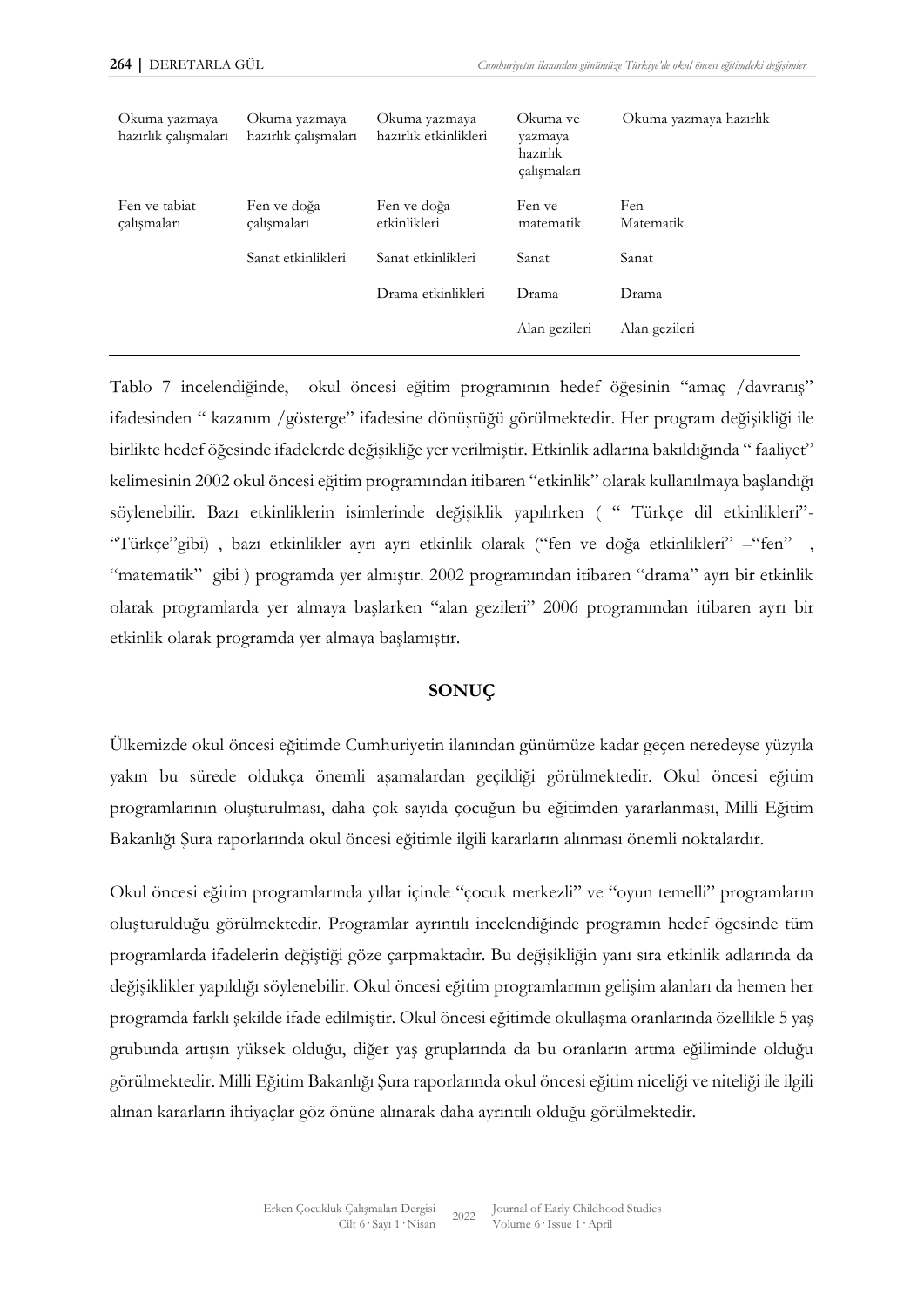Türkiye'de Cumhuriyetin ilanı ile birlikte eğitimde ağırlık ilköğretime verilmiş okul öncesi eğitimde ilerleme kaydedilememiştir. Milli Eğitim Şuralarında ve eğitim ile ilgili kanunlarda okul öncesi eğitimden bahsedilmesi önemini artırmıştır. Daha çok çocuğun okul öncesi eğitimden yararlanması, program geliştirme çalışmalarının hız kazanmasına neden olmuştur. Çocukluk döneminin en hızlı ve önemli olduğu bu yıllarda verilen eğitimin niteliğinin de artmaya başlaması, dünya ile benzer şekilde programlarda güncellemeler yapılması, programlarda devamlılığın sağlanması gibi önemli sonuçları da beraberinde getirmiştir. Bu makale ile ülkemizde okul öncesi eğitimde tarihsel süreçle ilgili bilgilerin bir araya getirilmesi, bazı sayısal bilgilerle niceliksel değişiklerin izlenmesi ve bundan sonraki çalışmalara da yararlı olması amaçlanmıştır.

2013 yılından bu yana uygulanan okul öncesi eğitim programı ile ilgili yapılan çalışmalar, programın çocuk merkezli, aktif öğrenmeyi destekleyen ve değerlendirme süreçlerinin önemini vurgulayan özellikler taşıdığını göstermektedir. Okul öncesi eğitim programı 2012 yılında düzenlenerek 2012- 2013 eğitim öğretim yılında 10 pilot ildeki okullarda görev yapan okul öncesi öğretmenlerinin görüşlerini değerlendirmek amacıyla yapılan çalışmada 73 okul öncesi öğretmeni yer almıştır. Likert tipi beş dereceli 53 maddeden oluşan anket ile analizler yapılmıştır. Sonuçta, programın öğrenci merkezli, esnek ve aktif öğrenme sağlayan program olarak değerlendirildiği, kazanım ve göstergelerin açık, anlaşılır ve amacına uygun olduğu, fiziksel yapı ve öğrenci sayısı nedeniyle sınıflarda öğrenme merkezleri oluşturmakta sorun yaşandığı, uygun zamanda yeterli hizmet içi sağlanmadığı, programa ve yapılan yeniliklere yönelik olumlu tutum sergilendiği saptanmıştır (Özsırkıntı vd., 2014).

Sapsağlam (2013), okul öncesi eğitim programlarının değerlendirme süreci ile ilgili yaptığı çalışma sonucunda değerlendirme sürecinin en çok önemsenmesi gereken konulardan biri olduğunu belirtmektedir. Ayrıca değerlendirmenin kapsamlı yapılması, eğitim sürecine çocukların aktif katılımı ve eğitim etkinlikleri sırasında doğru yöntem ve teknikleri kullanmasının önemli olduğunu belirtmektedir. Tüm bu gelişmeler ülkemizde okul öncesi eğitimin niteliğinin artmasına, erken çocukluk döneminde çocukların eğitim alma fırsatlarının oluşmasına önemli katkılar sağlayacaktır.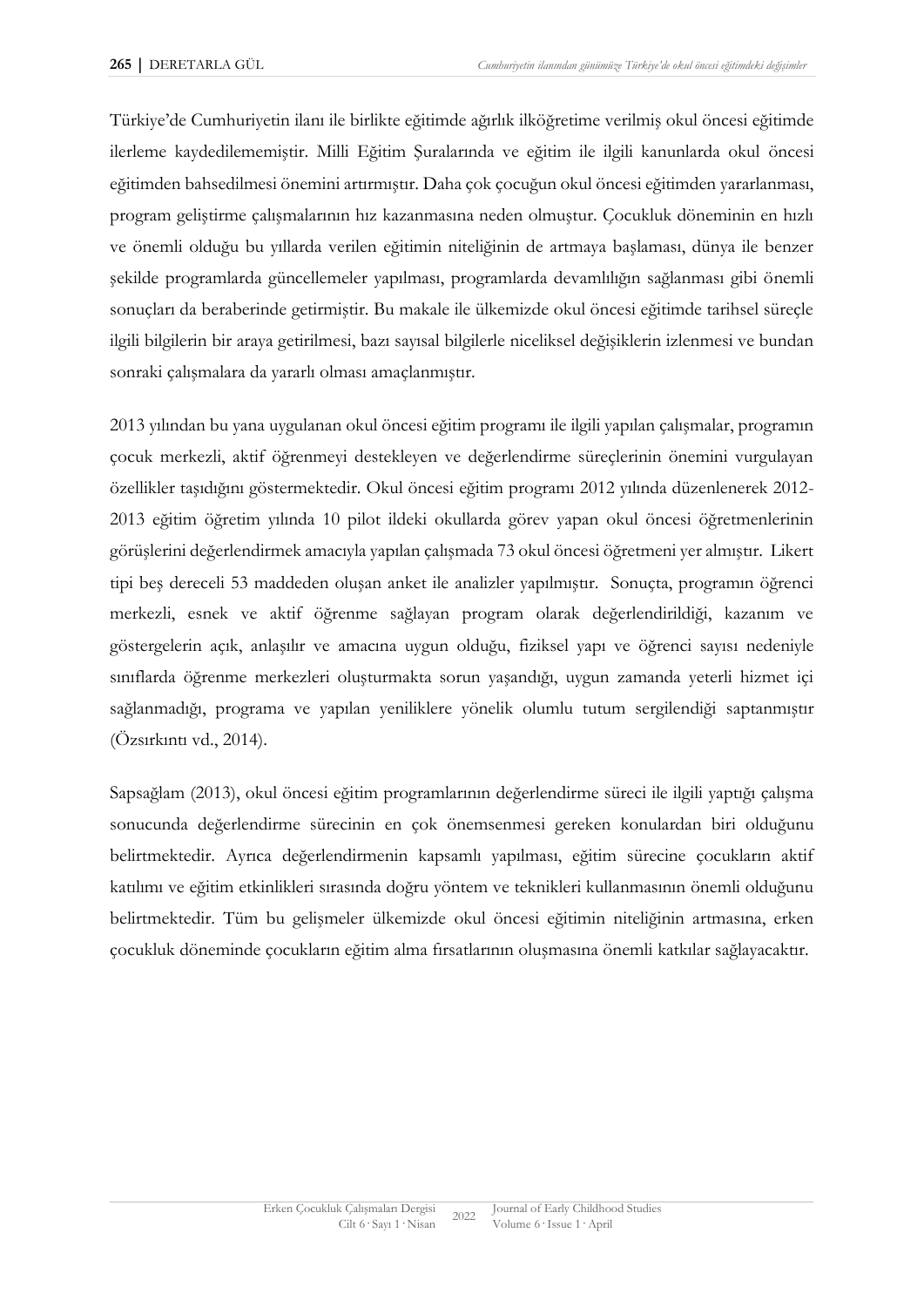## **KAYNAKÇA**

- Akyüz, Y. (1996). Anaokullarının Türkiye'deki Kuruluş ve Gelişim Tarihçesi. *Milli Eğitim Dergisi,* 132, 11-17.
- Başaran, İ.E. (1996). *Türkiye Eğitim Sistemi (3. baskı)*. Ankara: Yargıcı Matbaası.
- Demirel, Ö. (1992). Türkiye'de Program Geliştirme Uygulamaları. *H.Ü. Eğitim Fakültesi Dergisi*, 7,27-43.
- Ergin, O. (1977). *Türk Maarif Tarihi (5.cilt).* İstanbul: Eser Matbaası.
- Gürüz, K. (2008). Yirmibirinci Yüzyılın Başında Türk Milli Eğitim Sistemi. İstanbul: T.C. İş Bankası Yayınları.
- Milli Eğitim Bakanlığı, (1953). IV. Milli Eğitim Şurası Okul Öncesi Eğitim Komisyon Raporu. [www.meb.gov.tr](http://www.meb.gov.tr/)
- Milli Eğitim Bakanlığı, (1962). IV. Milli Eğitim Şurası Okul Öncesi Eğitim Komisyon Raporu. [www.meb.gov.tr](http://www.meb.gov.tr/)
- Milli Eğitim Bakanlığı, (1974). IX. Milli Eğitim Şurası Okul Öncesi Eğitim Komisyon Raporu. İstanbul: MEB Yayınları.
- Milli Eğitim Bakanlığı, (1981). X. Milli Eğitim Şurası Okul Öncesi Eğitim Komisyon Raporu. İstanbul: MEB Yayınları.
- Milli Eğitim Bakanlığı, (1988). XII. Milli Eğitim Şurası Okul Öncesi Eğitim Komisyon Raporu. İstanbul: MEB Yayınları.
- Milli Eğitim Bakanlığı, (1993). XIV. Milli Eğitim Şurası Okul Öncesi Eğitim Komisyon Raporu. İstanbul: MEB Yayınları.
- Milli Eğitim Bakanlığı, (1996). XV. Milli Eğitim Şurası Okul Öncesi Eğitim Komisyon Raporu. İstanbul: MEB Yayınları.
- Milli Eğitim Bakanlığı, (2006). XVII. Milli Eğitim Şurası Okul Öncesi Eğitim Komisyon Raporu. www.meb.gov.tr
- Milli Eğitim Bakanlığı, (2010). XVIII. Milli Eğitim Şurası Okul Öncesi Eğitim Komisyon Raporu. www.meb.gov.tr
- Milli Eğitim Bakanlığı, (2014). XVIII. Milli Eğitim Şurası Okul Öncesi Eğitim Komisyon Raporu. [www.meb.gov.tr](http://www.meb.gov.tr/)
- Milli Eğitim Bakanlığı, (1989). Okul Öncesi Eğitim Programı. İstanbul: Milli Eğitim Basımevi.
- Milli Eğitim Bakanlığı, (1994). Kreş, Anasınıfı, Anaokulu Programları. İstanbul: Milli Eğitim Basımevi.
- Milli Eğitim Bakanlığı, (2002). Okul Öncesi Eğitim Programı (36-72 Aylık Çocuklar İçin) Kitabı Ankara: MEB Yayınları.